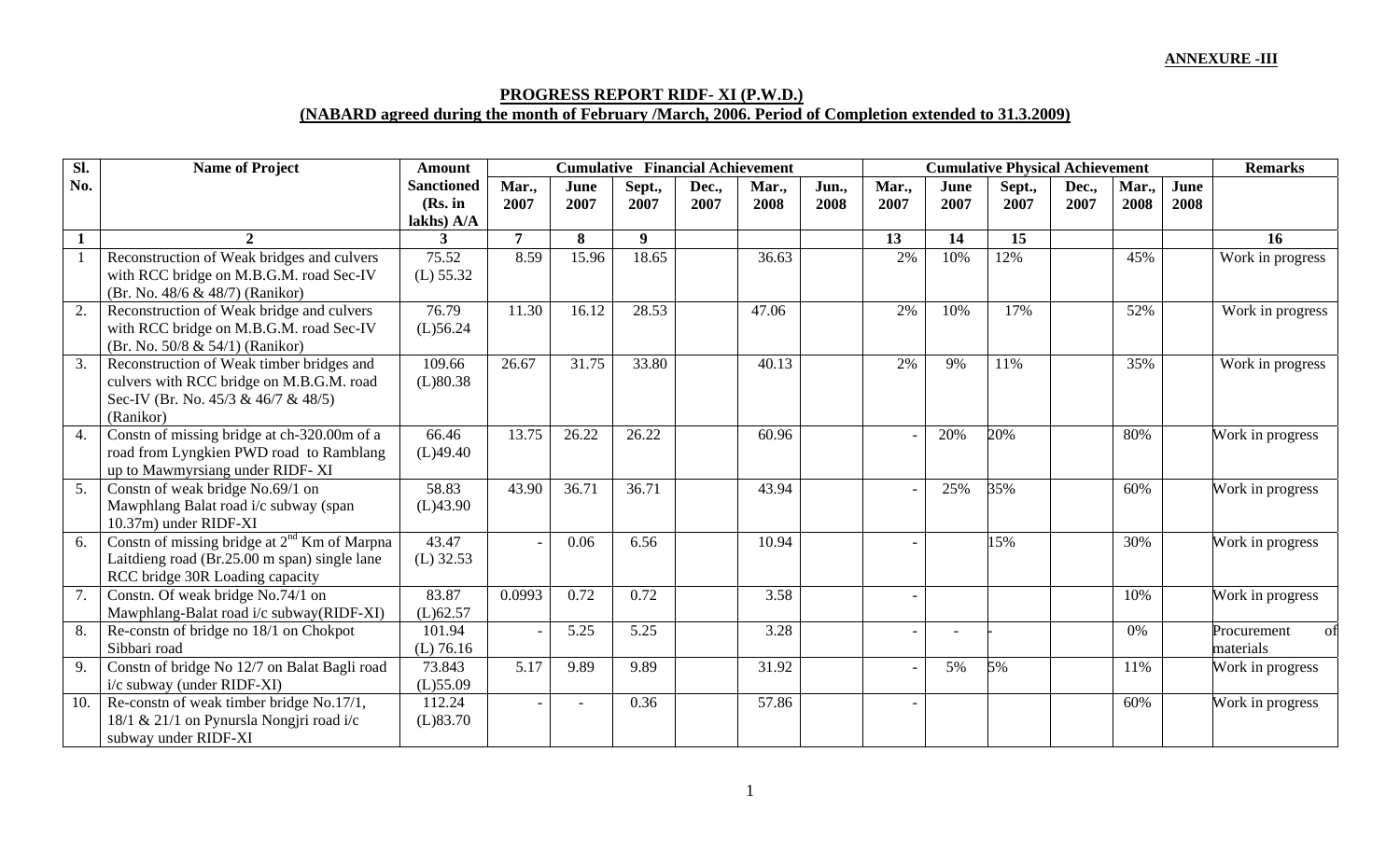| $\overline{sl.}$ | <b>Name of Project</b>                                                                                                                          | <b>Amount</b>                              | <b>Cumulative Financial Achievement</b> |              |                |               |               |               | <b>Cumulative Physical Achievement</b> | <b>Remarks</b> |                |               |              |              |                                                    |
|------------------|-------------------------------------------------------------------------------------------------------------------------------------------------|--------------------------------------------|-----------------------------------------|--------------|----------------|---------------|---------------|---------------|----------------------------------------|----------------|----------------|---------------|--------------|--------------|----------------------------------------------------|
| No.              |                                                                                                                                                 | <b>Sanctioned</b><br>(Rs. in<br>lakhs) A/A | Mar.,<br>2007                           | June<br>2007 | Sept.,<br>2007 | Dec.,<br>2007 | Mar.,<br>2008 | Jun.,<br>2008 | Mar.,<br>2007                          | June<br>2007   | Sept.,<br>2007 | Dec.,<br>2007 | Mar.<br>2008 | June<br>2008 |                                                    |
| $\mathbf{1}$     |                                                                                                                                                 | 3                                          | $\overline{7}$                          | 8            | 9 <sup>°</sup> |               |               |               | 13                                     | 14             | 15             |               |              |              | 16                                                 |
| 11.              | Constn of missing bridge at 3rd Km of<br>Weilyngkut Bazar Nongur Kohpet (span<br>25.00m) Single lane RCC bridge 30 R loading<br>capacity        | 44.18<br>$(L)$ 32.53                       | 4.65                                    | 4.68         | 4.68           |               | 4.81          |               |                                        |                |                |               | 5%           |              | Work in progress                                   |
| 12.              | Re constn of collapsed BUG br. No.11/2 on<br>Rongrengiri-Simsangre Mengkhong (RSN)<br>rd. with RCC doublelane bridge i/c<br>approaches & subway | 117.224<br>(L)87.47                        |                                         |              |                |               | 44.47         |               |                                        |                |                |               | 30%          |              | Work in progress                                   |
| 13.              | Re Constn of weak timber bridge No.20/1 $\&$<br>23/1 on Pynursla Nongjri road i/c subway                                                        | 51.674<br>(L)38.53                         |                                         | 0.05         | 1.78           |               | 46.95         |               |                                        |                | 3%             |               | 50%          |              | Work in progress                                   |
| 14.              | Re constn of weak bridge and Culvert on<br>Balat-Shella road Br. No.24/3 (RIDF-XI)                                                              | 284.87<br>(L)212.43                        | 0.4177                                  | 1.27         | 4.78           |               | 5.89          |               |                                        |                |                |               | 0%           |              | Procurement<br>of<br>materials & work<br>allotted. |
| 15.              | Re constn of weak bridge No. 25/5 on<br>Mawsynram- Hatmawdon-Ryngku Rd under<br>RIDF-XI                                                         | 94.984<br>$(L)$ 70.83                      | 16.33                                   | 16.64        | 18.19          |               | 44.59         |               |                                        |                |                |               | 35%          |              | Work in progress                                   |
| 16.              | Re constn of bridge No.11/3 on Garobadha<br>Selsella-Balachanda road with approaches                                                            | 147.473<br>(L)110.17                       |                                         | 0.175        | 0.192          |               | 17.63         |               |                                        |                |                |               | 10%          |              | Work in progress                                   |
| 17.              | Re constn of RCC bridge No.10/3 on Ampati-<br>Mahendraganj (RIDF-XI)                                                                            | 99.54<br>(L)74.37                          |                                         |              | 16.139         |               | 13.137        |               |                                        |                |                |               |              |              | Procurement<br>of<br>materials & work<br>allotted. |
| 18.              | Re constn of br. No.15/1 with approaches of<br>subway on Garobadha-Selsella Balachanda<br>Rd                                                    | 120.906<br>(L)90.31                        |                                         | 6.543        |                |               | 8.894         |               |                                        |                |                |               | 10%          |              | Work in progress                                   |
| 19.              | Reconstn of bridge No.16/1 Mangchim-<br>Bhajamara-Rajabala Rd with approaches (T/<br>North)                                                     | 171.35<br>(L)128.78                        | 8.08                                    | 8.08         | 8.08           |               | 21.48         |               |                                        |                |                |               | 10%          |              | Work in progress                                   |
| 20.              | Constn of RCC Br. No. 27/1 on Dalu<br>Purakhasi road                                                                                            | 84.56<br>$(L)$ 63.18                       |                                         |              |                |               | 19.31         |               |                                        |                |                |               | 22%          |              | Work in progress                                   |
| 21.              | Re constn of RCC bridge No.16/1 on<br>Garobadha Balachanda road under RIDF-XI                                                                   | 225.14<br>(L)168.14                        |                                         | 16.56        |                |               | 41.29         |               |                                        |                |                |               | 10%          |              | Work in progress                                   |
| 22.              | Re constn of RCC BR No.2/1 & 2/3 on NEC<br>byepass road at Tikrikilla under RIDF-XI                                                             | 239.433<br>(L)178.90                       |                                         |              | 13.27          |               | 57.76         |               |                                        |                | 3%             |               | 30%          |              | Work in progress                                   |